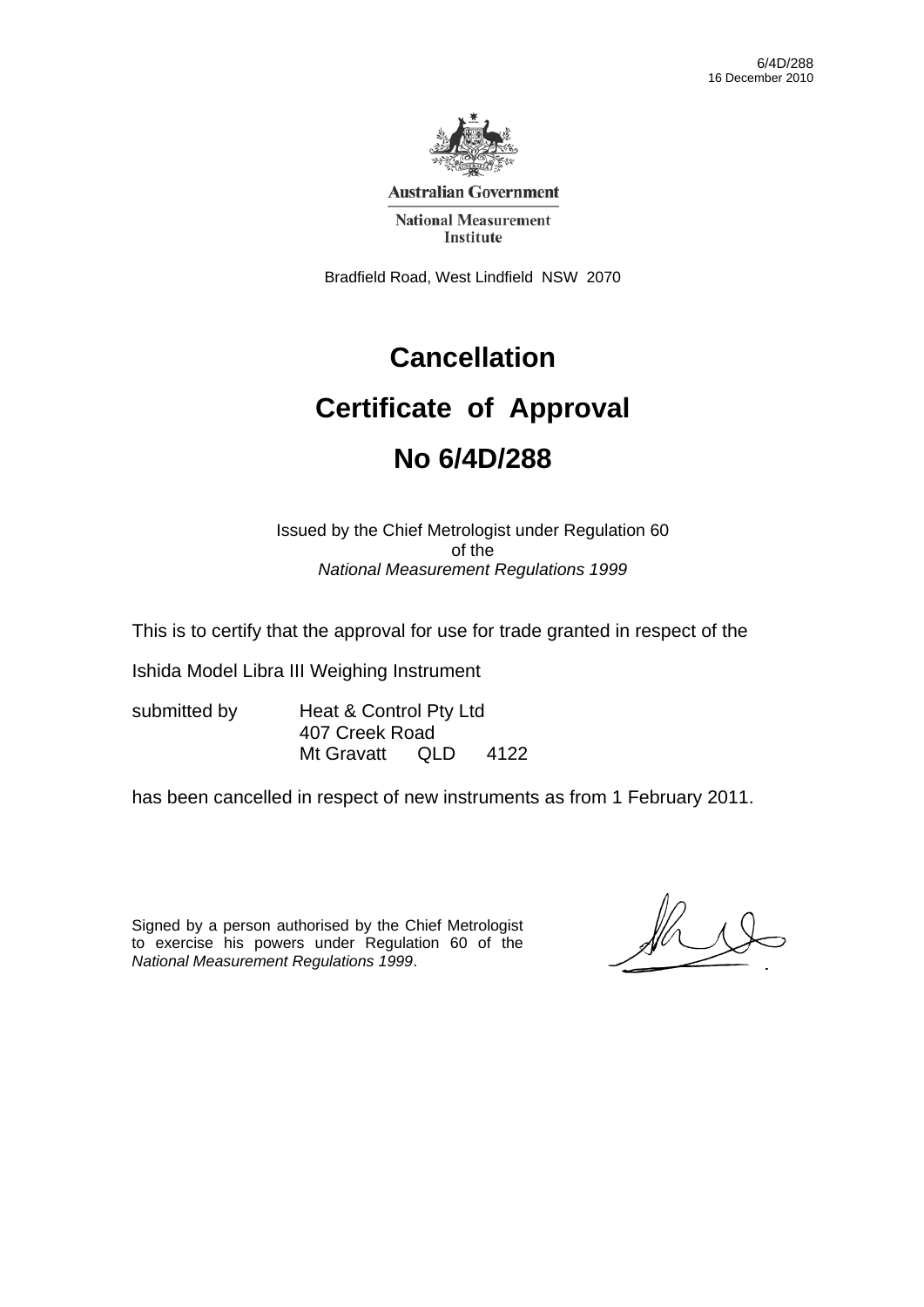

### **National Standards Commission**

### **Certificate of Approval**

### **No 6/4D/288**

#### Issued under Regulation 9 of the National Measurement (Patterns of Measuring Instruments) Regulations

This is to certify that an approval for use for trade has been granted in respect of the

Ishida Model Libra III Weighing Instrument



submitted by **Ishida Co Ltd** c/o PCC Systems 407 Creek Road Mt Gravatt QLD 4122.

**NOTE:** This Certificate relates to the suitability of the pattern of the instrument for use for trade only in respect of its metrological characteristics. This Certificate does not constitute or imply any guarantee of compliance by the manufacturer or any other person with any requirements regarding safety.

#### CONDITIONS OF APPROVAL

This approval becomes subject to review on 1 May 2003, and then every 5 years thereafter.

Instruments purporting to comply with this approval shall be marked NSC No 6/4D/288 and only by persons authorised by the submittor.

..../2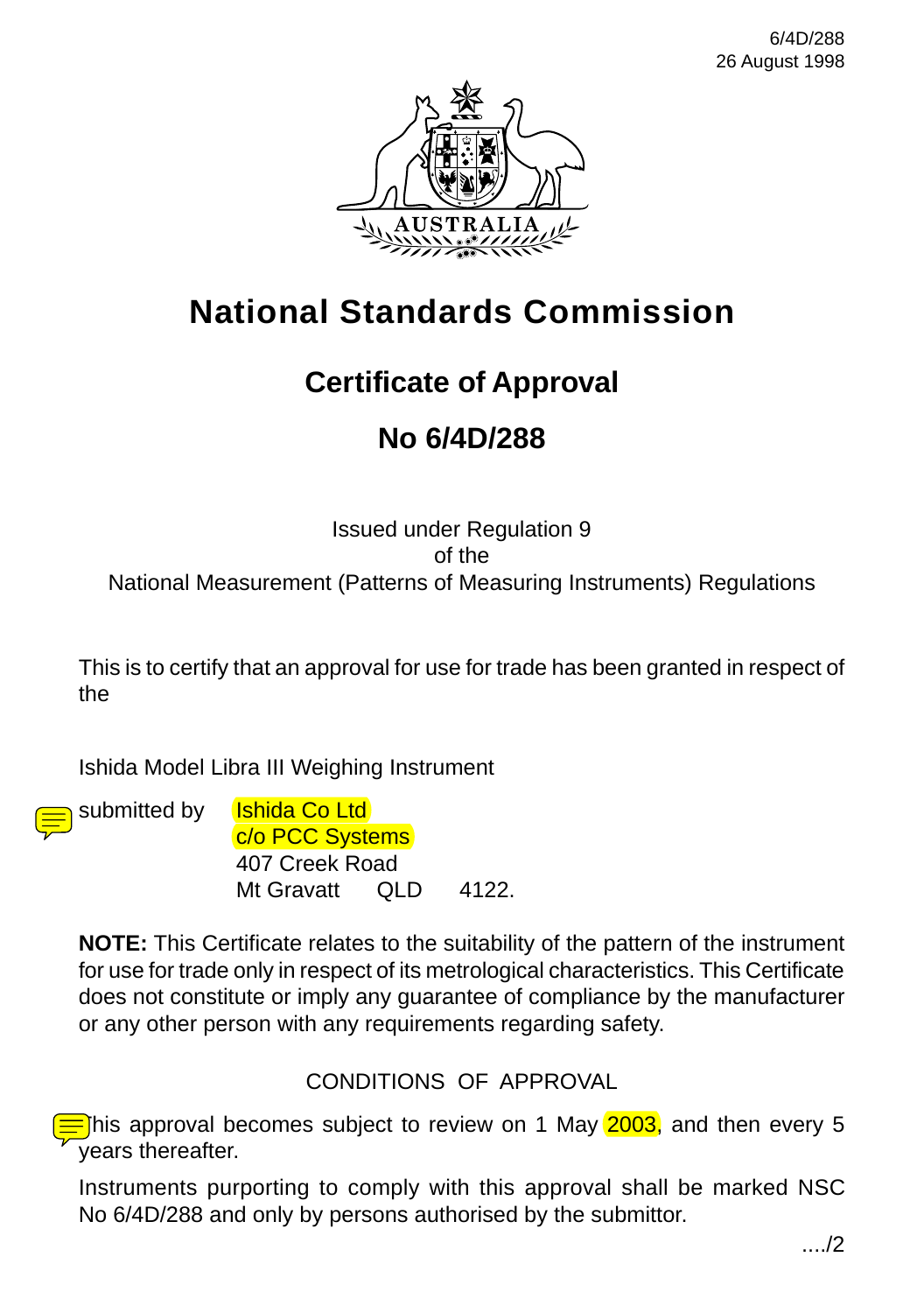It is the submittor's responsibility to ensure that all instruments marked with this approval number are constructed as described in the documentation lodged with the Commission and with the relevant Certificate of Approval and Technical Schedule. Failure to comply with this Condition may attract penalties under Section 19B of the National Measurement Act and may result in cancellation or withdrawal of the approval, in accordance with the Commission's Document 106.

The Commission reserves the right to examine any instrument or component of an instrument purporting to comply with this approval.

Auxiliary devices used with this instrument shall comply with the requirements of General Supplementary Certificate No S1/0/A.

#### DESCRIPTIVE ADVICE

#### **Pattern:** approved 14 April 1998

• An Ishida model Libra III weighing instrument of 15 kg maximum capacity.

**Variants:** approved 14 April 1998

- 1. Model NV-150 of 15 kg maximum capacity and which has the display integral with the instrument body.
- 2. Model NV-60 of 6 kg maximum capacity and which has the display integral with the instrument body.

Technical Schedule No 6/4D/288 describes the pattern and variants 1 & 2.

#### FILING ADVICE

The documentation for this approval comprises:

Certificate of Approval No 6/4D/288 dated 26 August 1998 Technical Schedule No 6/4D/288 dated 26 August 1998 (incl. Test Procedure) Figures 1 and 2 dated 26 August 1998

Signed and sealed by a person authorised under Regulation 9 of the National Measurement (Patterns of Measuring Instruments) Regulations to exercise the powers and functions of the Commission under this Regulation.

Burk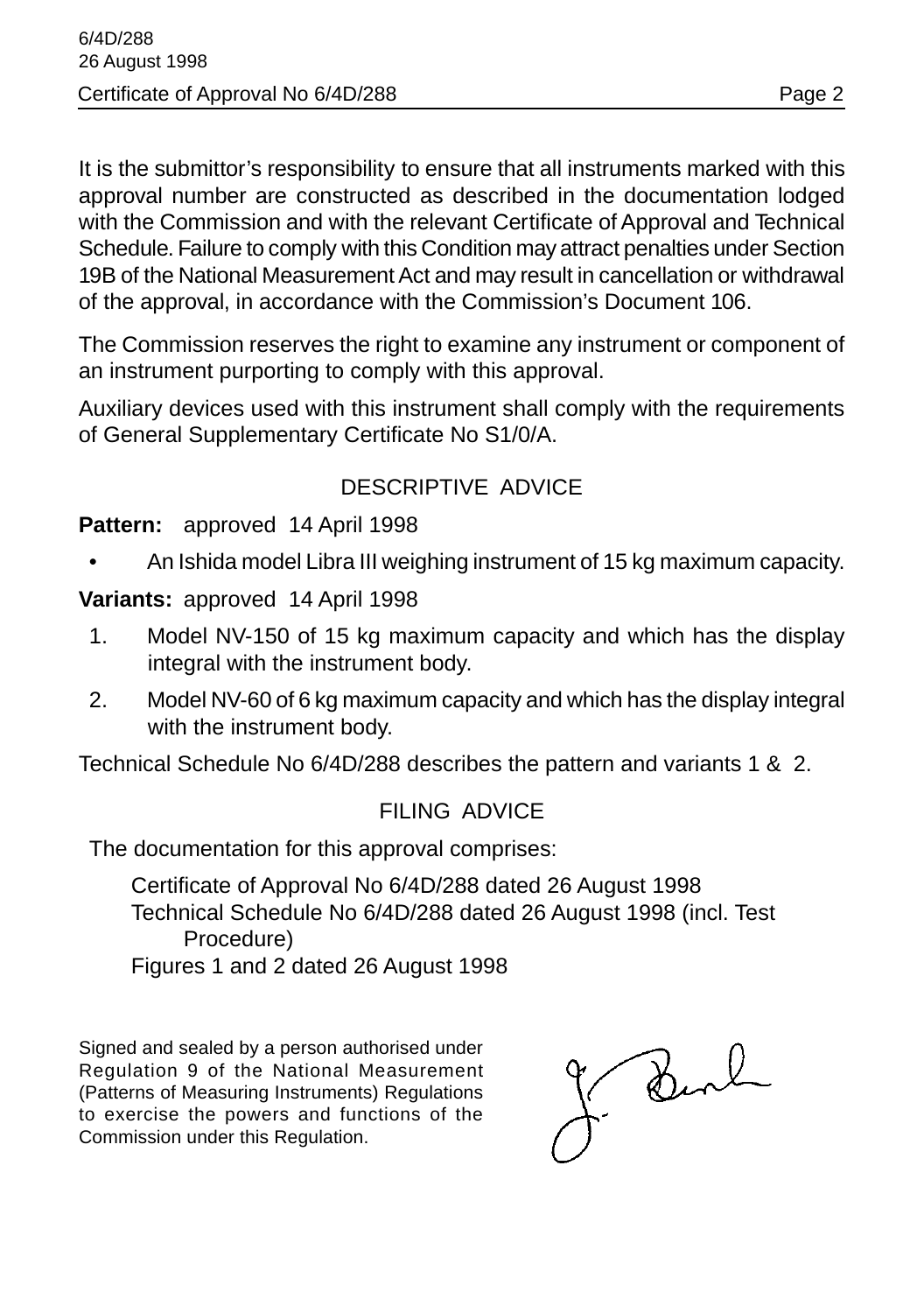$\equiv$ 

#### TECHNICAL SCHEDULE No 6/4D/288

Pattern: Ishida Model Libra III Weighing Instrument.

**Submittor:** Ishida Co Ltd

c/o PCC Systems 407 Creek Road Mt Gravatt QLD 4122.

#### **1. Description of Pattern**

An Ishida model Libra III self-indicating price-computing weighing instrument (Figure 1) of 15 kg maximum capacity with a verification scale interval of 0.005 kg.

Instruments have a price look up (PLU) facility, and may be fitted with output sockets for the connection of peripheral and/or auxiliary devices.

Instruments are approved for use over a temperature range of  $-5^{\circ}$ C to  $+40^{\circ}$ C, and are so marked.

#### **1.1 Zero**

Zero is automatically corrected to within ±0.25ewhenever power is applied and whenever the instrument comes to rest within 0.5e of zero.

The initial zero-setting device has a nominal range of not more than 20% of the maximum capacity of the instrument.

The instrument has a semi-automatic zero-setting device with a nominal range of not more than 4% of the maximum capacity of the instrument.

#### **1.2 Tare**

A semi-automatic subtractive tare device of up to 9.995 kg maximum capacity may be fitted.

#### **1.3 Display Check**

A display check is initiated whenever power is applied.

#### **1.4 Levelling**

Instruments are provided with adjustable feet and a level indicator.

#### **1.5 Sealing Provision**

Provision is made for the calibration adjustments to be sealed by means of a wire and lead seal running through two screws over the access hole located on the underside of the instrument.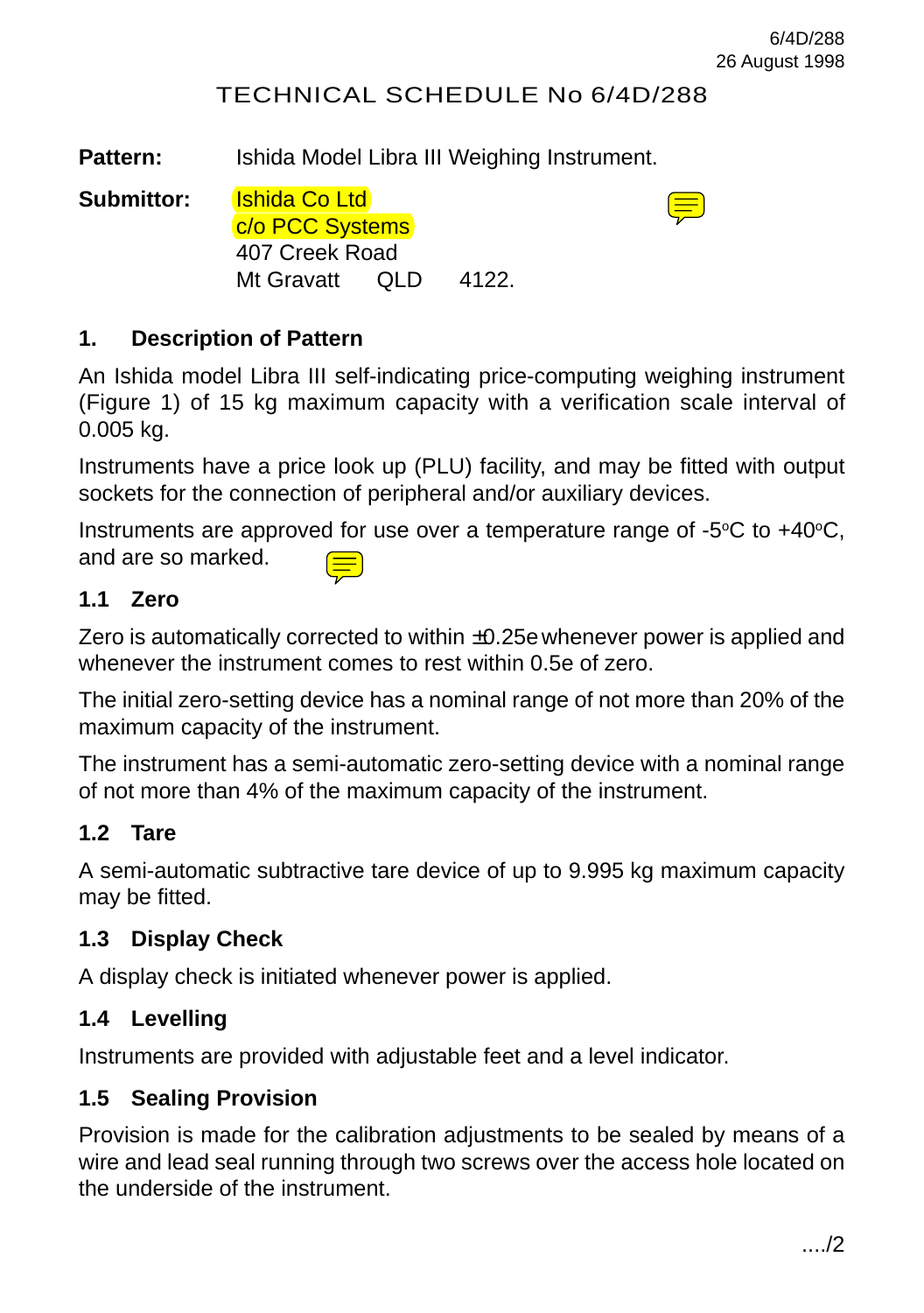#### **1.6 Verification/Certification Provision**

Provision is made for the application of a verification/certification mark.

#### **1.7 Markings**

Instruments carry the following markings, in the form shown at right:

| Manufacturer's mark, or name written in full | Ishida                                       |
|----------------------------------------------|----------------------------------------------|
| Indication of accuracy class                 |                                              |
| Maximum capacity                             | <i>Max</i> kg $*$                            |
| Minimum capacity                             | <i>Min</i> kg $*$                            |
| Verification scale interval                  | $e =$ kg *                                   |
| Tare capacity                                | $T =$ kg *                                   |
| Serial number of the instrument              |                                              |
| Pattern approval mark for the instrument     | NSC No 6/4D/288                              |
| Special temperature limits                   | -5 $\rm{^{\circ}C}$ to / 40 $\rm{^{\circ}C}$ |

\* These markings shall also be shown near the display of the result if they are not already located there.

#### **2. Description of Variants**

#### **2.1 Variant 1**

Model NV-150 (Figure 2) of 15 kg maximum capacity and which has the display integral with the instrument body.

#### **2.2 Variant 2**

Model NV-60 of 6 kg maximum capacity with a verification scale interval of 0.002 kg and which has the display integral with the instrument body.

A semi-automatic subtractive tare device of up to 5.998 kg maximum capacity may be fitted.

#### TEST PROCEDURE

Instruments should be tested in accordance with any relevant tests specified in the Inspector's Handbook.

#### **Maximum Permissible Errors at Verification/Certification**

The maximum permissible errors for increasing and decreasing loads on initial verification/certification for loads, m, expressed in verification scale intervals, e, are:

 $\pm 0.5$  e for loads  $0 \le m \le 500$ ;  $±1.0 e$  for loads  $500 < m \le 2000$ ; and  $\pm 1.5$  e for loads 2 000  $\lt m \lt 10$  000.

Ensure that instruments are being used within the special temperature limits specified in this approval.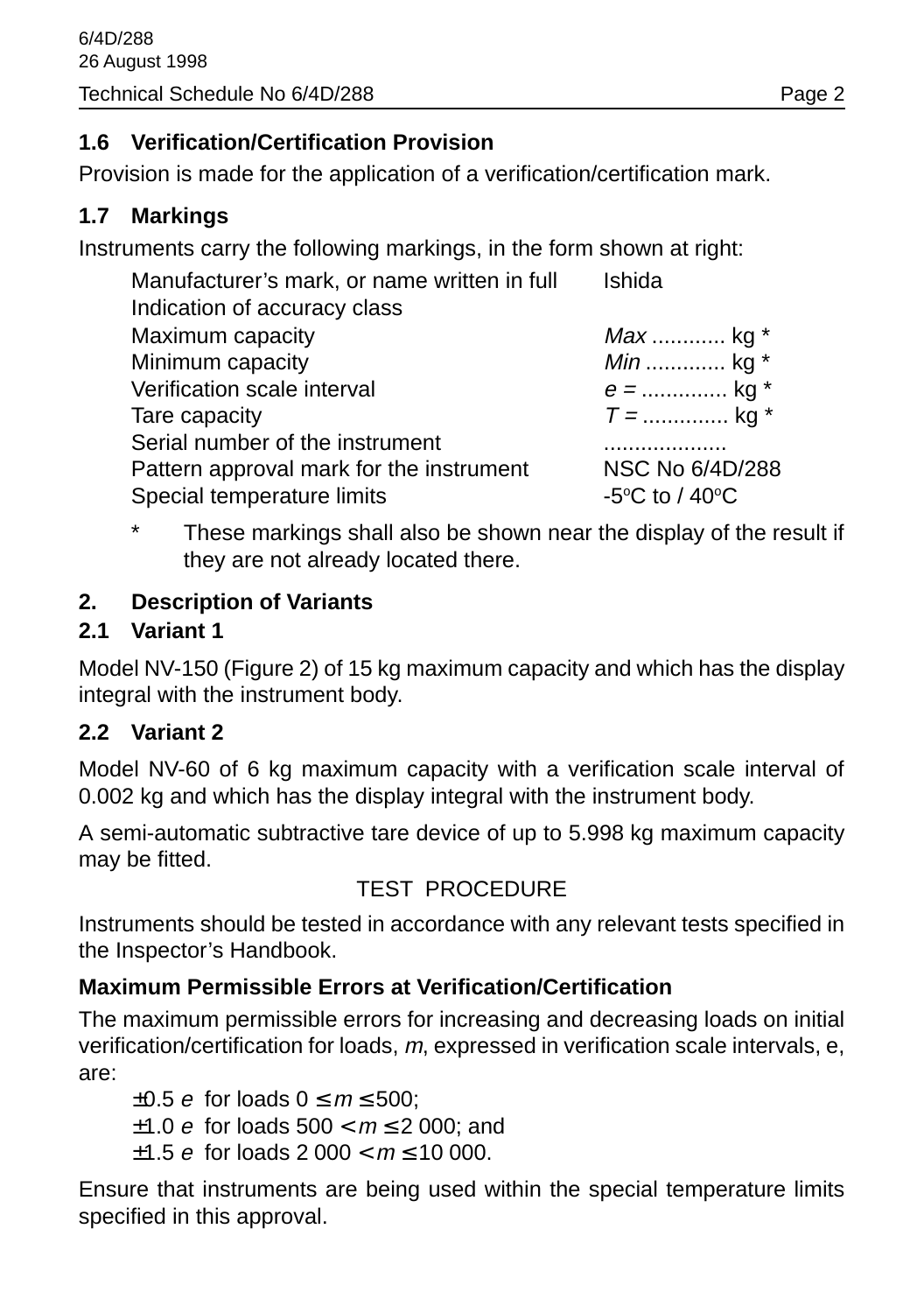6/4D/288 28 January 2004



# **Australian Government**

# **National Standards Commission**

12 Lyonpark Road, North Ryde NSW 2113 Australia

# **Notification of Change Certificate of Approval No 6/4D/288 Change No 1**

The following changes are made to the approval documentation for the Ishida Model Libra III Weighing Instrument

- submitted by Heat & Control Pty Ltd (formerly submitted by Ishida Co Ltd) 407 Creek Road Mt Gravatt QLD 4122
- 1. In Certificate of Approval No 6/4D/288 dated 26 August 1998, the Condition of Approval referring to the review of the approval should be amended to read: "This approval becomes subject to review on 1 May 2008, and then every 5 years thereafter."
- 2. In Technical Schedule No 6/4D/288 dated 26 August 1998;
	- (i) the submittor should be amended to read:

"Heat & Control Pty Ltd".

(ii) clause **1. Description of Pattern** should be amended by adding the following:

"Instruments may be as shown in Figure 1 or may be fitted with a scoop-type load receptor."

Signed by a person authorised under Regulation 60 of the National Measurement Regulations 1999 to exercise the powers and functions of the Commission under this Regulation.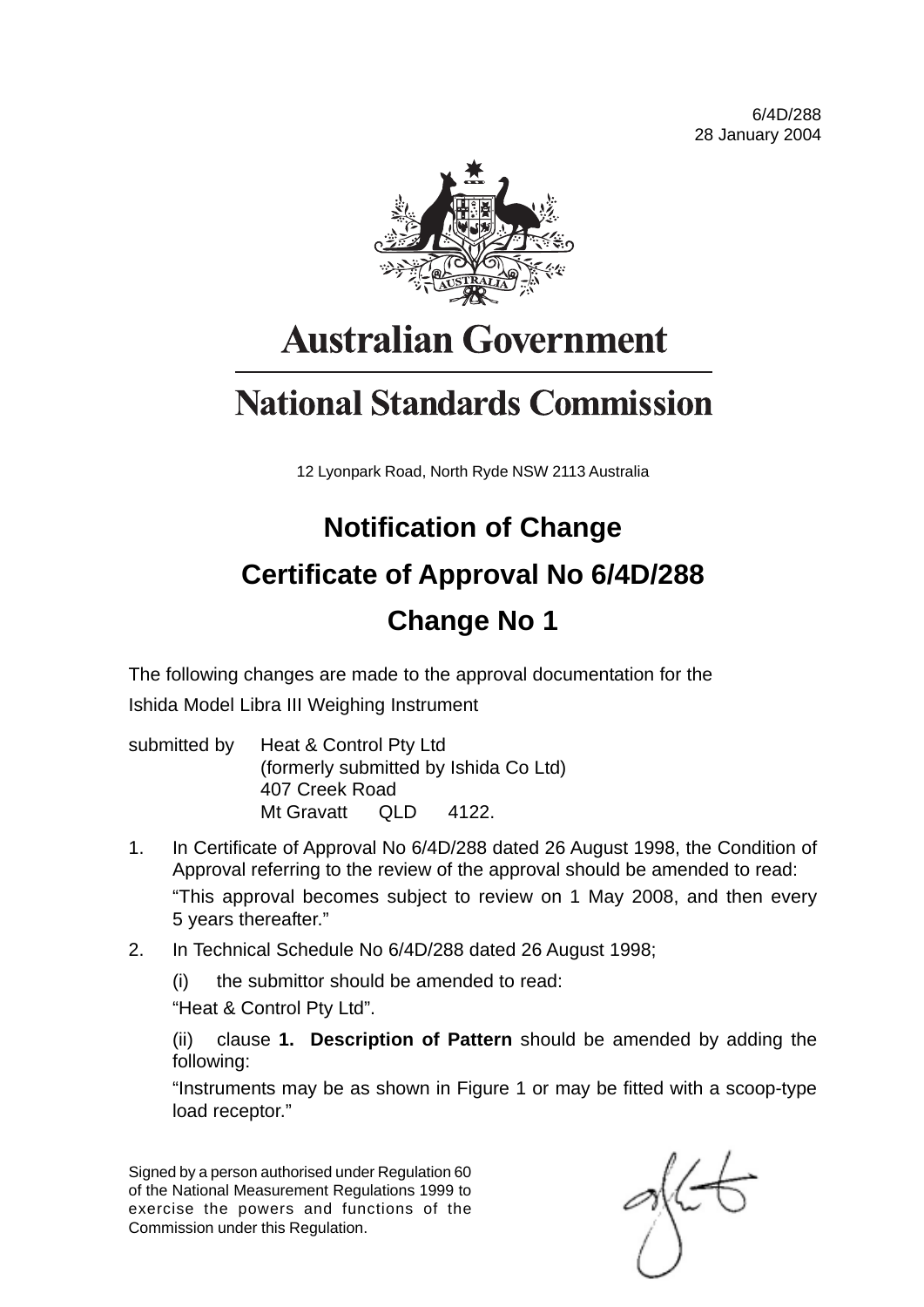#### FIGURE 6/4D/288 - 1



Ishida Model Libra III Weighing Instrument